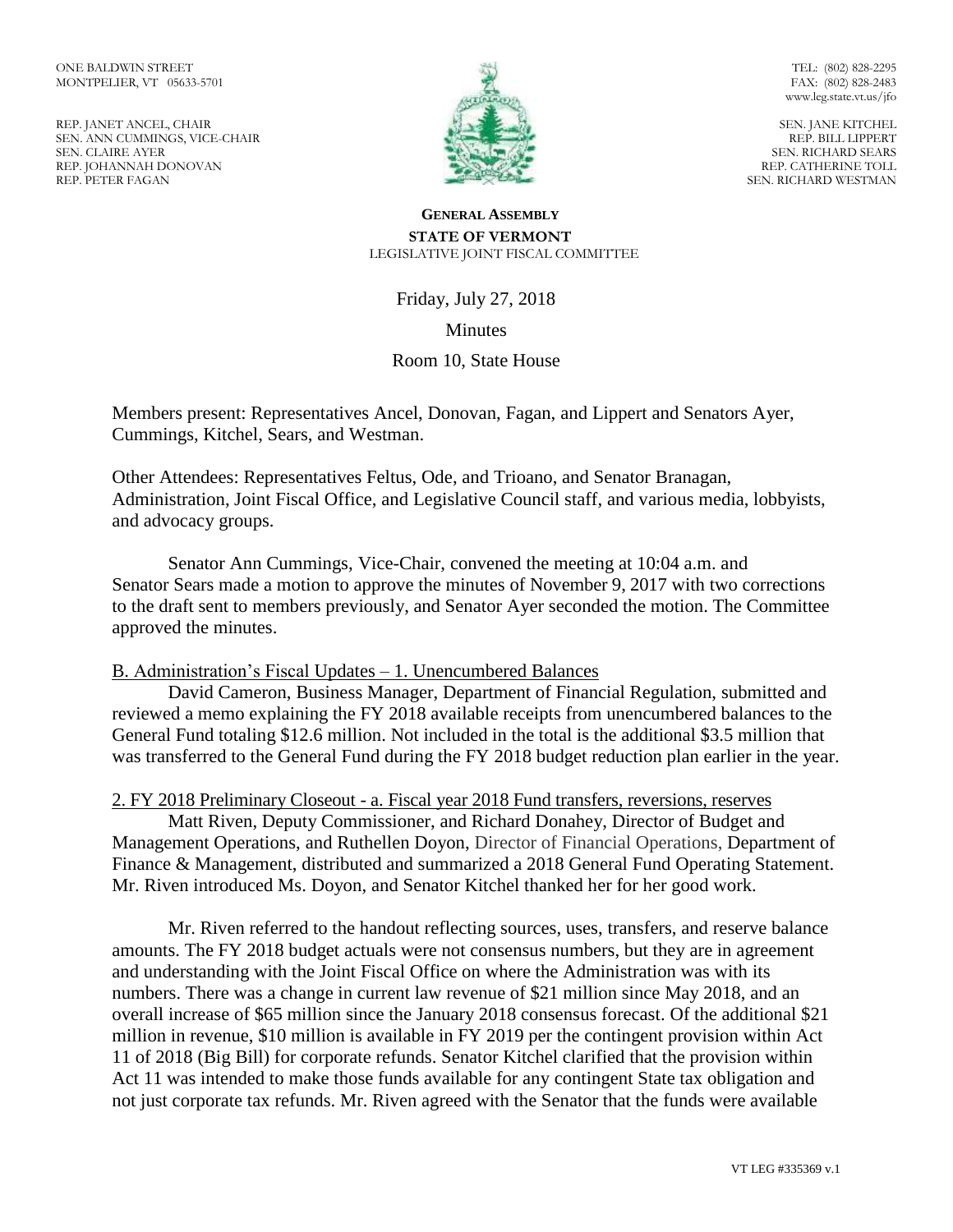Legislative Joint Fiscal Committee July 27, 2018 Meeting Minutes Page **2** of **10**

for any revenue downgrade impact that may occur in FY 2019. In addition, \$11.2 million of the remaining revenue had been transferred to the Teachers' Retirement Pension Fund per Act 11. In responding to Senator Sears, Mr. Riven explained there was language in Act 11 for a possible additional transfer of \$10 million dependent on any revenue upgrades, and currently the total amount transferring to the Pension Fund was \$26 million. He referred to the Allocation of Surplus (deficit) section of the handout and explained there was an additional \$15 million transfer to Teachers' Retirement Pension Fund and \$33.5 million to the Education Fund stemming from the Act 11 provisions.

Mr. Riven stated the Act 11 construct dictated the transfer of about \$80 million from the Global Commitment Fund (GC) to the Human Caseload Reserve (HCR), which would significantly increase the General Fund reserves on the State's balance sheet in FY 2019. Senator Cummings noted that, in attending a conference, she learned that Vermont was depicted as a red state or unprepared for a downturn due to a lack of reserves. She suggested building a bigger stabilization fund reserve for downturns and asked the Administration its thoughts. Mr. Riven agreed there could be additional funding for downturns in the Stabilization Reserve Fund to cushion the State, but the right amount was open to debate. In addition, the transfer of the GC funds to the HCR would show positively with the rating agencies because they accepted the HCR as an actual reserve that minimized the risk to the State of the federal government reducing Medicaid funds. Representative Fagan asked for clarity on the EF and the 5% statutory EF Reserve Fund balance. Mr. Riven stated that in Act 11 there was language requesting JFO and the Administration to review the Education Fund and its reserve to recommend the appropriate amount of both to the Legislature. Senate Kitchel added that Act 11 also asked that the statutory requirements of the Education Fund reserves be reviewed along with the General Fund and the State Health Care Resources Fund for recommendations to existing statutory requirements.

## b. FY 2018 Transportation Fund Closeout

Joseph Flynn, Secretary, and Lenny LeBlanc, Chief Financial Officer, Vermont Agency of Transportation, referred to a memorandum sent by the Secretary of Administration on June 13, 2018 in regard to the transfer of \$1.325 million. The Secretary then explained that in the FY 2018 Transportation Fund Closeout, there was a year-end surplus of \$1.453 million due to higher revenue than forecasted. The Secretary stated the Administration would propose in the FY 2019 Budget Adjustment (BAA) to allocate the surplus for Maintenance. Additionally, there was a small infrastructure bond surplus of \$26k for availability in FY 2019 through the BAA.

## 3. Year-end Medicaid Update

Stephanie Barrett, Associate Fiscal Officer, Joint Fiscal Office, and Richard Donahey, Director, Budget and Management Operations, Department of Finance, distributed a report to the Emergency Board on FY 2018 Year-end Medicaid and Medicaid-related expenditures and caseload. Mr. Donahey explained that the total Medicaid spending in FY 2018 was \$24.4 million or 1.4% below the level appropriated, which was after paying for the \$4.5 million from the Blue Cross and Blue Shield of Vermont negotiated settlement agreement. Because the one-time \$7.1 million of General Funds that was set aside for Medicaid expenditures was not used, there were conversations about the use of those funds. Of the \$24.4 million of underspending, \$22 million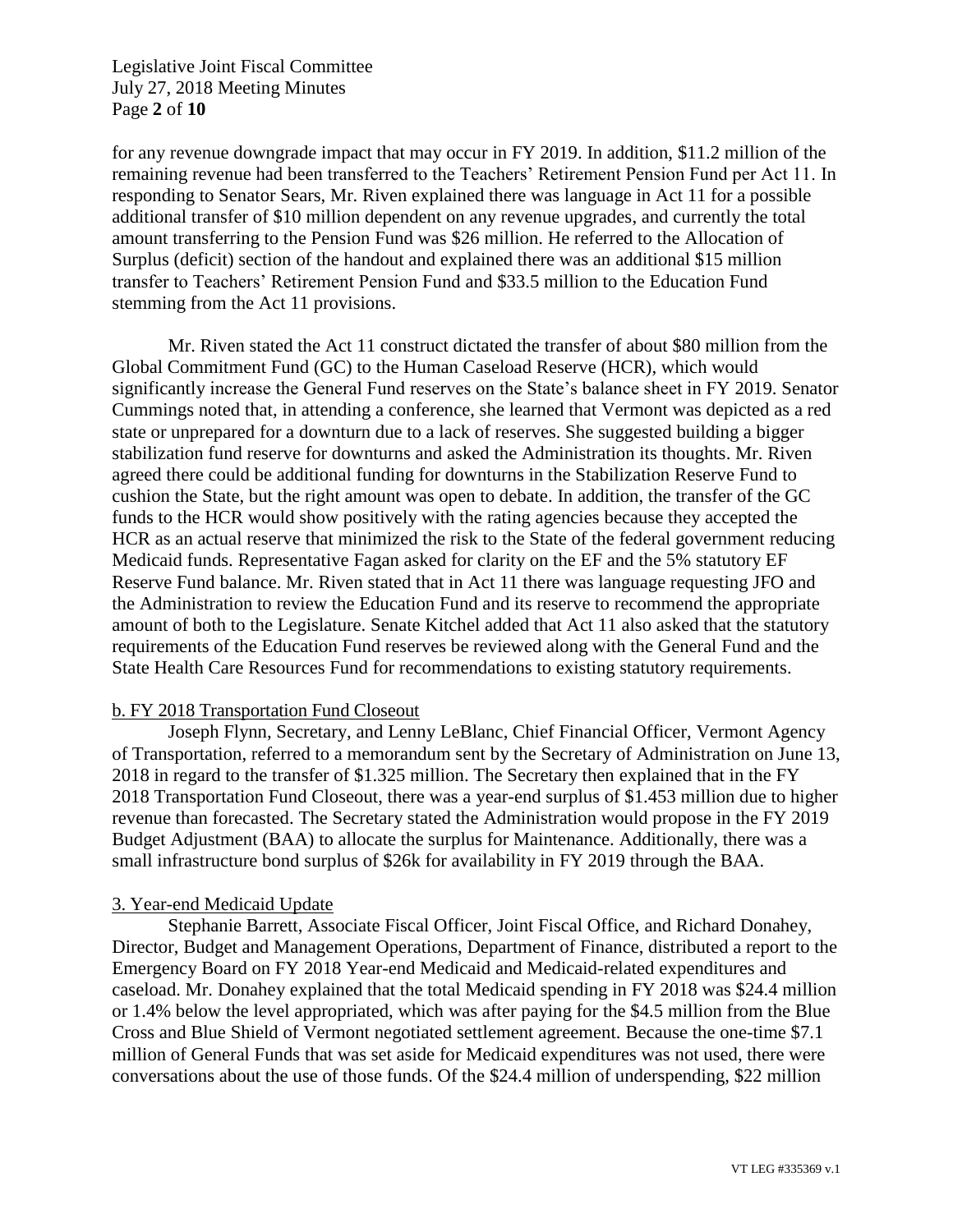Legislative Joint Fiscal Committee July 27, 2018 Meeting Minutes Page **3** of **10**

was from pharmacy rebates coming in over projections, of which \$10 million occurred in June. The effects of this underspending will be monitored in FY 2019.

Mr. Doherty continued to highlight areas of the report, noting that the caseload of childless new adults who receive an enhanced federal match rate at 90% was lower than anticipated. The State Health Resource Fund ended with a positive balance of \$1.65 million primarily due to claims assessment coming in above expectation. In addition, increased compliance of collections by insurers has occurred due to the transfer of employer assessment collections move to the Department of Taxes. Ms. Barrett concluded with reviewing the action item for the Emergency Board later that day for revenue forecast of the Health Care Resources Fund. She explained that the childless new adult's proportion of spending will need further analysis.

Ms. Barrett explained that there were step downs in Medicaid funding where the State would pick up these costs that the Center for Medicare and Medicaid Services (CMS) no longer allowed in Vermont's renegotiated Global Commitment (GC) Waiver. Senator Sears asked for clarification of a childless new adult. Ms. Barrett responded that it was a way to categorize adults without children under Obamacare that Vermont received 90% federal match and the 2-year transitional funding that U.S. Senator Patrick Leahy secured. Senator Sears inquired if these adults were older Vermonters with Medicare and Medicaid. Ms. Barrett responded that they were a mix. Senator Kitchel added that Medicaid and Medicare were originally designed as categorical coverage to either adults with children or elderly, but poor people not falling in either category went without health coverage. When the Affordable Care Act (ACA) was enacted, it changed eligibility standards to income levels rather than categories.

Ms. Barrett concluded with long-term anticipated pressures at the end of the Waiver period from Institutions for Mental Disease (IMDs) Vermont Psychiatric Care Center and The Retreat that will need to be out of the Waiver and fully State funded in the future; She explained the Children's Health Insurance Program (CHIP) is fully funded until 2023 but has a match rate step down in FY2021 and FY2022 another significant impact to the State budget.

Senator Ayer inquired about pharmacy rebates and how to estimate those fluctuations. Ms. Barrett responded that pharmacy pricing was not transparent, and even though Medicaid has a pharmacy contractor, it was still difficult to make estimates. Senator Kitchel added that there is a concern that raises the question of whether this was a matter of timing to the extent to which large fluctuations would change the receipts for the FY 2019 budget. Ms. Barrett stated that the Medicaid consensus team would review the issues in the fall and bring back information to the Committee, but it was a challenge to understand long-term rebate estimates. The Secretary Human Services, Al Gobeille, stated that the Agency would share information at the Committee's September meeting.

Representative Joseph "Chip" Troiano joined the Committee on behalf of the House Committee on Human Services for the Agency of Human Services testimony.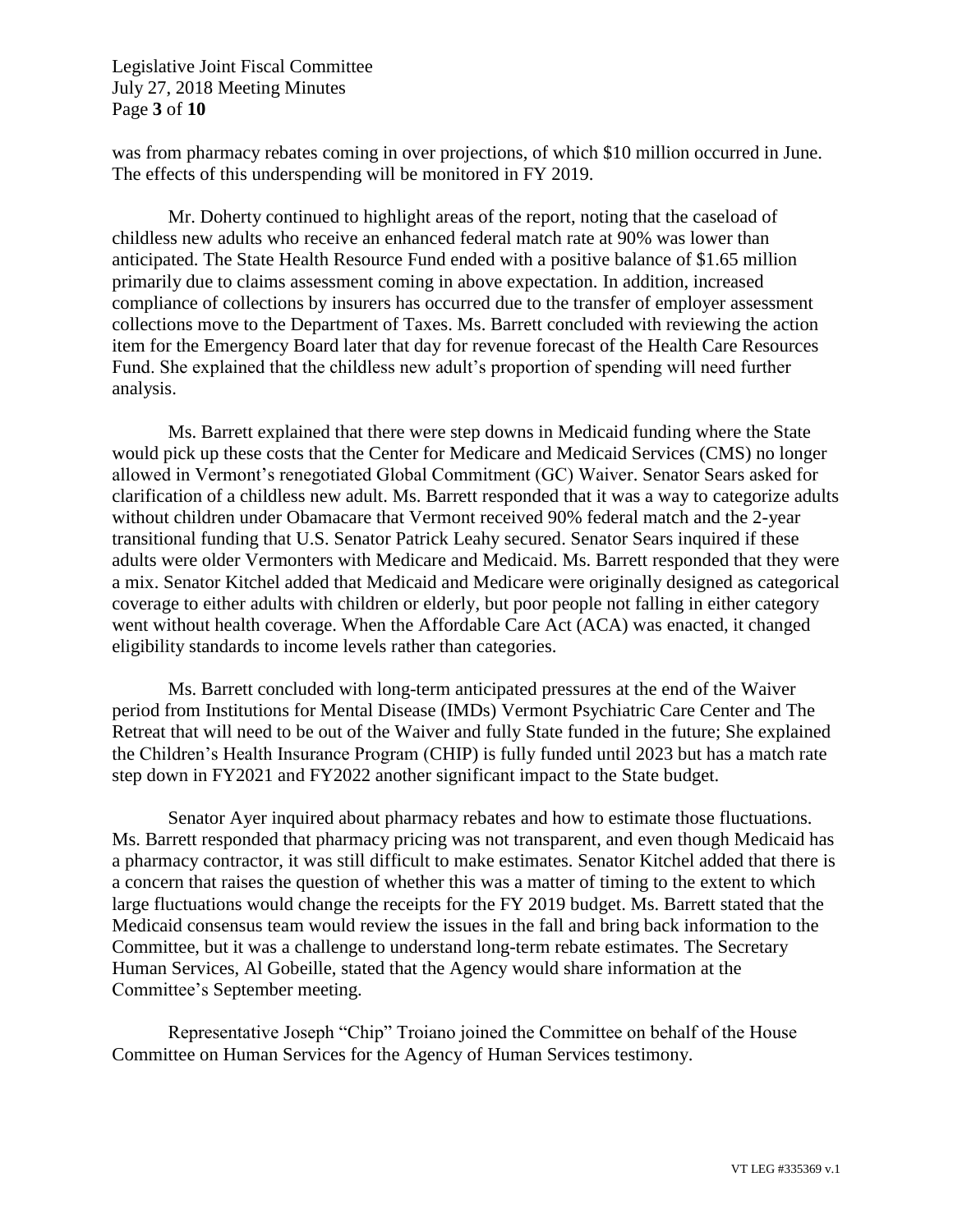Legislative Joint Fiscal Committee July 27, 2018 Meeting Minutes Page **4** of **10**

C. Agency of Human Services – Al Gobeille, Agency of Human Services – 1. Agency update on interim work schedule

Al Gobeille, Secretary, and Sarah Clark, Chief Financial Officer, Agency of Human Services, distributed a presentation on the closeout of AHS programs and on work being performed by AHS during the months before the start of the legislative session in January.

Secretary Gobeille opened by noting the tremendous resource that Stephanie Barrett of the Joint Fiscal Office has been to the Agency regarding the forecast of the Medicaid caseload and utilization as well as other work on various issues in the budget.

The Secretary explained that the Agency's total FY 2018 expenditures when considering all funds were just shy of \$4 billion. He noted that when FY 2018 is compared to FY 2016 the Agency's expenditures in FY 2018 were \$70 million below that of FY 2016. The Secretary noted that some of the contributing factors for this spending level included a reflection of a strengthening economy, good fiscal management, and accurate caseload forecasting by the Agency.

Senator Kitchel commended Senator Sears for his work to bring a whole systems change to the Department of Corrections that resulted in bringing the DOC budget closer to balance after so many years of deficits. Senator Sears stated that the entire Department's systems staff helped to facilitate the changes. The Corrections Health Care Study that is included in Act 11 of the 2018 Special Session should help to bring costs down further.

Senator Kitchel asked for an update on the stability of nursing homes with regard to staffing and costs. The Secretary responded those issues were still a very big concern especially considering the demographics of Vermont. The Choices for Care program has been very successful resulting in clients not choosing to go to nursing homes. This choice has strained nursing facility budgets. Secretary Gobeille stated that within Act 11, there was language for the creation of a working group to review the nursing home issue.

Secretary Gobeille explained that the Agency had a report due on facilities to the General Assembly in January 2019. There was an initiative to increase the number of beds at the Brattleboro Retreat by 12 and, in order to achieve this partnership with AHS, a Memorandum of Understanding was agreed upon to allow AHS to supervise the Retreats billing practices. Second, the Agency increased specific rates which will need to be monitored. There may be a proposal related to this in the FY 2019 BAA. The Secretary promised to update the Committee on these issues related to the Brattleboro Retreat at the September meeting.

The Secretary explained that there was a proposed rule to convert the Woodside facility to a mental health treatment facility to enable federal funding. The rule included issues related to ongoing changes to the facility. The Secretary confirmed for Senator Kitchel that there were funds in the FY 2019 Capital Construction Adjustment bill (Act 190 of 2018) for the facility to make its structural changes.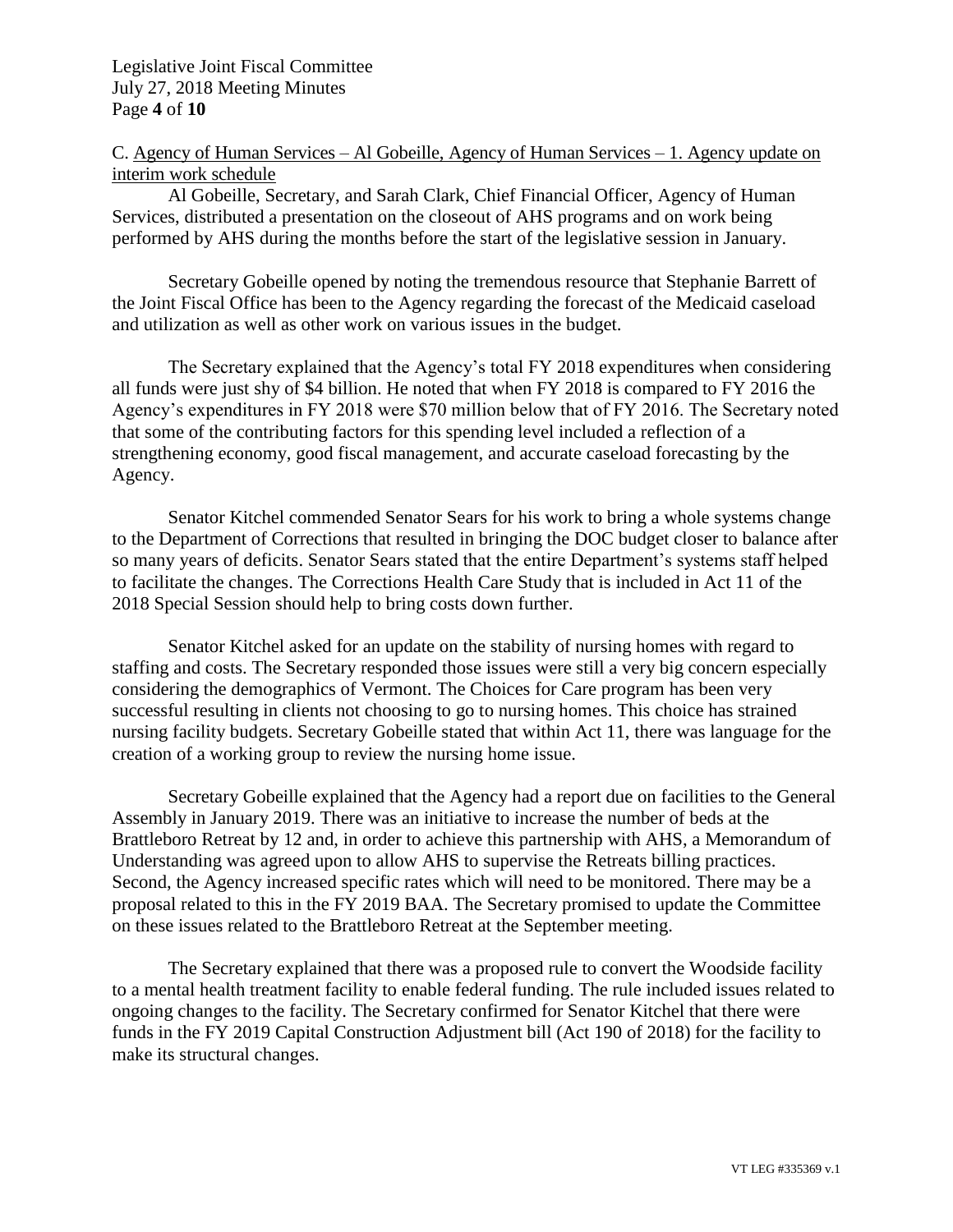Legislative Joint Fiscal Committee July 27, 2018 Meeting Minutes Page **5** of **10**

Secretary Gobeille mentioned that there would be an official update at the Committee's September meeting on the Designated Agencies rate increase. Senator Ayer asked if the flexibility asked for by the DAs had been included in the contracts. The Secretary responded that the Agency was finalizing the master grants but believe that there was flexibility within the contracts. Senator Kitchel stated that she looked forward to how the value-based allocation of the rates would be implemented.

Secretary Gobeille gave an update on the Accountable Care Organization (ACO) development, explaining that a report was due August 1 from the Green Mountain Care Board (GMCB) on the scale of the increase of the program. The Secretary then explained that the Agency would establish a working group on prescription drug importation. The State of Utah was due to release its report by October 1. The Secretary promised to update the Committee when there was more information.

### 2. and 3. Substance Use Disorder Initiative Funding and Activities

Secretary Gobeille explained that within Act 11 there were two pots of money appropriated to substance use disorder initiatives. There was \$2.5 million of FY 2018 carryforward funds, and \$7.1 million of one-time funds that were not used, as stated in the earlier Medicaid testimony, due to the pharmaceutical rebates. The Agency was charged with creating a plan to spend the one-time funds that would be presented to the Committee at its September meeting. The Secretary proposed some possible concepts such as: funding the expanded access to medication-assisted treatment (MAT) in Corrections; allocating the funds to cover two FTEs to staff the Opioid Coordination Council (OCC) that would additionally leverage federal funds; and allocating funds to the Nurse Home Visiting practice. Senator Ayer inquired what the additional funding would include for the Nurse Home Visiting practice program. Secretary Gobeille responded it would propose that the program reach the entire State.

The Secretary suggested that other possible areas to use the one-time funds were: Screening, Brief Intervention, and Referral to Treatment (SBIRT) program; creating a Federal Contingency Fund as a reserve to ensure funding to State programs; funding for the Hepatitis C (HCV) treatment at correctional institutions that currently has 70 people in need of treatment at an estimated cost of \$1.9 to \$2.7 million; and/or additional investments in the Syringe Services Program (SSP). In responding to Representative Lippert, Secretary Gobeille suggested there should be safe recovery locations throughout the State and not just Chittenden County.

Senator Kitchel confirmed with Secretary Gobeille that the Agency would return in September with two separate proposals for the two pots of funds, and then moved to delay the spending plans for the Substance Use Disorder Response Initiatives Plan until the Committee's September 2018 meeting, and Representative Fagan seconded the motion. The Committee approved the motion. Representative Lippert noted that the issues raised may need further testimony before the Health Reform Oversight Committee.

#### D. Single Audit Report

Doug Hoffer, Vermont State Auditor, and Mat Riven, Deputy Commissioner, Department of Finance and Management, distributed a graph on the FY 2018 Single Audit Findings. Mr.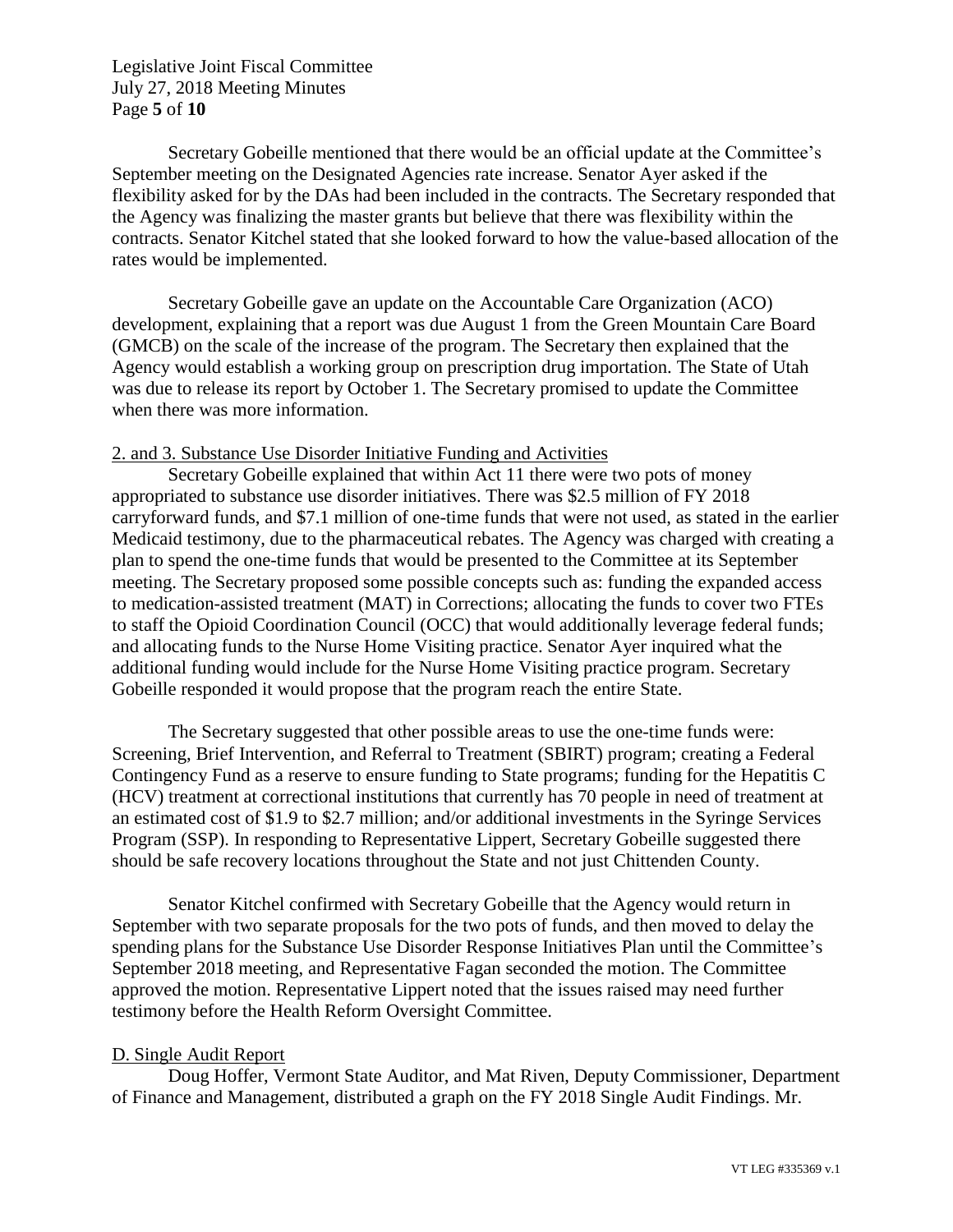Legislative Joint Fiscal Committee July 27, 2018 Meeting Minutes Page **6** of **10**

Hoffer explained that his office had just contracted with a new auditing firm, Clifton, Larson and Allen (CLA). The total number of findings and repeat audits continued to decline from previous audits because the Administration has worked hard to address its corrective action plans for the findings. Mr. Riven added that there was progress in all areas of the repeat findings as his Office worked with those departments to resolve them. Senator Kitchel inquired of the average costs for re-audits, and Mr. Hoffer stated that the previous audit firm, Klynveld Peat Marwick Goerdeler (KPMG) charged \$40k but the new contractor, CLA's costs are imbedded in contract.

## E. Revenue Update

Tom Kavet, the Legislature's Economist, summarized the consensus revenue update. He announced that the State was in a cyclical peak that was generating additional revenue. The federal stimulus that was creating the growth in the economy would also cause additional stresses by way of higher interest rates. Vermont has three specific areas of revenue that are the most volatile: corporate, personal income, and estate tax. He advised that budgetary spending expectations should account for swings in these revenue streams.

Mr. Kavet explained that the State and federal government had made several changes to tax changes since the January 2018 consensus forecast. He referred to a budget summary prepared by the JFO that explained the budget changes since the last consensus forecast. Mr. Kavet confirmed for Senator Sears that the anticipated revenue from voluntary compliance of sales tax payments of Border State purchases had been accounted for within the forecast.

Stephen Klein, Chief Fiscal Officer, Joint Fiscal Office, reviewed the budget summary by explaining there were some large tax changes including: a \$29.2 million tax cut; the movement of the Sales and Use Tax, and 25% of the Meals and Rooms Tax to the Education Fund. With these changes, the budget was \$32.9 million above estimates in FY 2019, and had \$18 million of one-time money in FY 2020. The Education Fund had a lot of growth in its revenue due to the General Fund transfer changes and the online commerce activity. The Education Fund had \$17 million available in FY 2019 that could possibly reach \$20 million in FY 2020.

Senator Sears noted that the General Fund was now more volatile with the transfer of those stable revenue sources to the Education Fund. Representative Westman suggested that because the teacher retirement had been outstripping the GF growth, it should be paid as an educational expense through the EF.

Mr. Kavet continued by noting there was a wildcard with corporate revenues with the new federal repatriation, explaining it was possible that there could be a total upward amount of \$3 trillion nationally that could be repatriated. A legal opinion from the Vermont Department of Taxes and Legislative Council stated that those repatriated payments were subject to Vermont tax and had just a year to pay, where at the national level the rule was eight years. This could lead to a possible court case to negate tax obligations.

Mr. Kavet explained that the Department of Taxes was in the process of developing a tax form that would better track corporate taxes. Senator Kitchel asked if there would be an ongoing benefit to Vermont under its unified tax system from repatriation. Mr. Kavet responded that the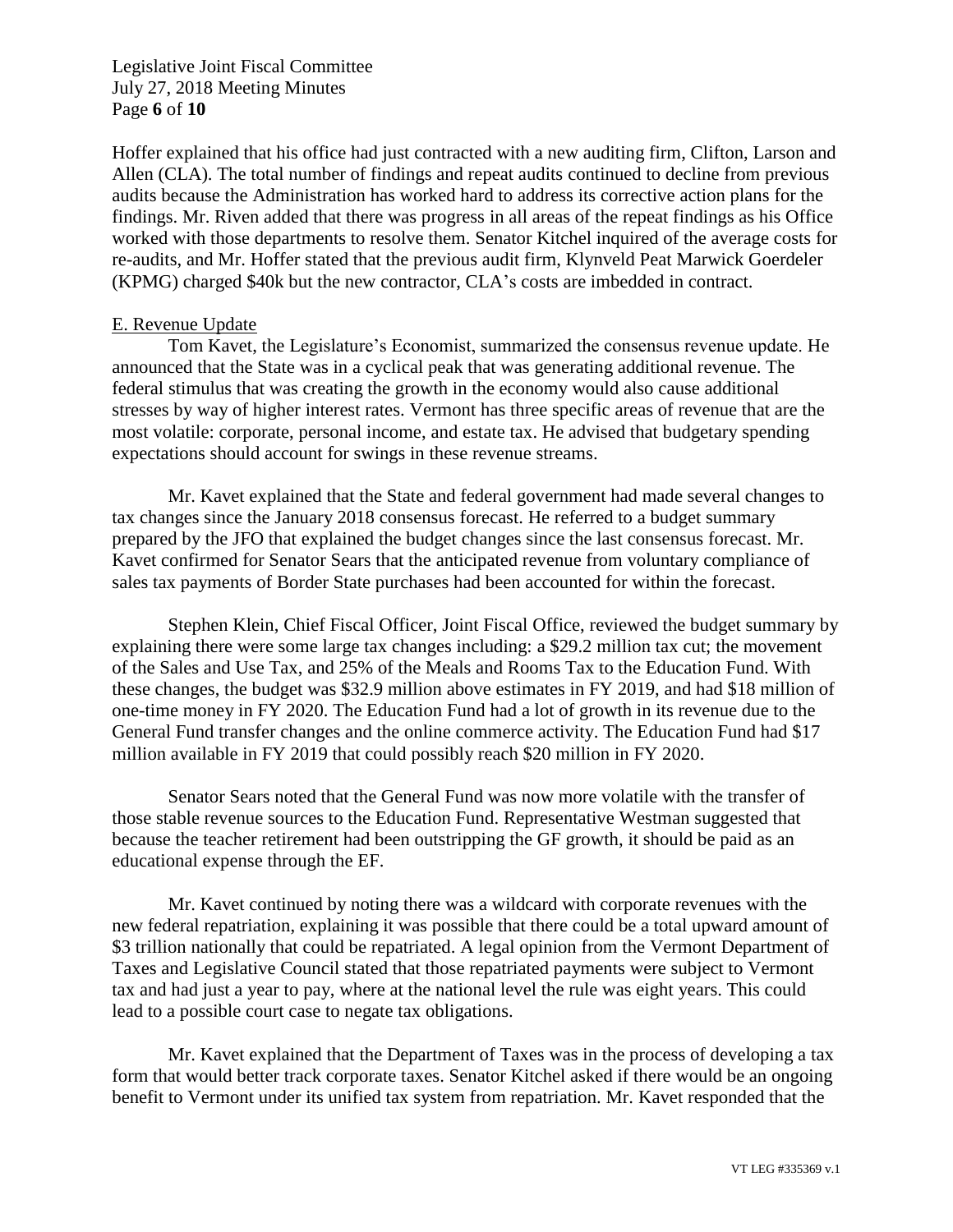Legislative Joint Fiscal Committee July 27, 2018 Meeting Minutes Page **7** of **10**

anticipated corporate tax increase was built into the base of the forecast. He added that the corporate tax base was more diverse and broader than in recent years, which could make it relatively more stable but still a very volatile revenue source with possible swing of 20%. Senator Kitchel suggested that it was important to build reserves and to set aside contingency funds for those unpredictable corporate tax refund obligations.

Mr. Kavet explained that the labor market was getting tighter with Vermont listed as the 6<sup>th</sup> lowest unemployment rate in the country. With the decreasing of the unemployment rate, there were wage pressures that overtime have increased from 2% each year to close to 3%. Senator Cummings referred to an article in the media on the southern portion of California where the real estate market was having difficulties, and then she asked if Vermont should be concerned. Mr. Kavet responded that economists were keeping a close eye on the real estate market after the housing volatility a few years ago. Since Vermont has seen very little appreciation of its local housing market, it would likely see little correction in the next recession.

The Committee recessed for lunch and the Emergency Board meeting at 12:04 p.m. and Representative Ancel reconvened the meeting at 2:23 p.m.

# F. Property Tax Adjustment Claims Update

Kaj Samsom, Commissioner, Department of Taxes, gave an update on the property tax adjustment claims delay. The Department was unable to complete all the homestead declarations for the 2018 tax season by July 1. The Department failed to communicate to those towns sending out property tax bills in July for August payments of the delay. The Department has since sent a list of the homestead declarations and property tax adjustment claims it was still working on to Towns, which totaled about 4,000 statewide.

The Commissioner explained that the reasons for the backlog of property tax adjustment claims were due to some filers sending multiple property tax adjustment claim forms; and some filed incorrectly or missing information. There were 55,000 claim forms that were flagged by the system for manual review. The Administration has promised in a letter to towns on July 17 to reimburse them for the costs for reissuing the bills. Included in the memo was a file that listed the claim filers by town for rebilling. The Commissioner ensured there would be better communication going forward with towns on property tax claims.

The new tax system, myVTax, was doing its job and was very good at catching anomalies for possible fraud. The System caught \$8.5 million of fraud this year, but the down side was it flagged additional tax filers for manual review. Representative Ancel asked what the Department will do differently next year to avert the town mishaps. Commissioner Samsom responded that the Department shifted staff in May to ramp up for tax refunds but would then shift them in June for review of property tax claims. In addition, half of the flagged claims were discretionary and the Department would flag less upfront and instead review those later after information had been sent to the towns. Senator Kitchel asked if the Department would need legislative action or an appropriation in the BAA for the compensation to towns. Commissioner Samsam responded that there may be a difference of legal opinion between the Attorney General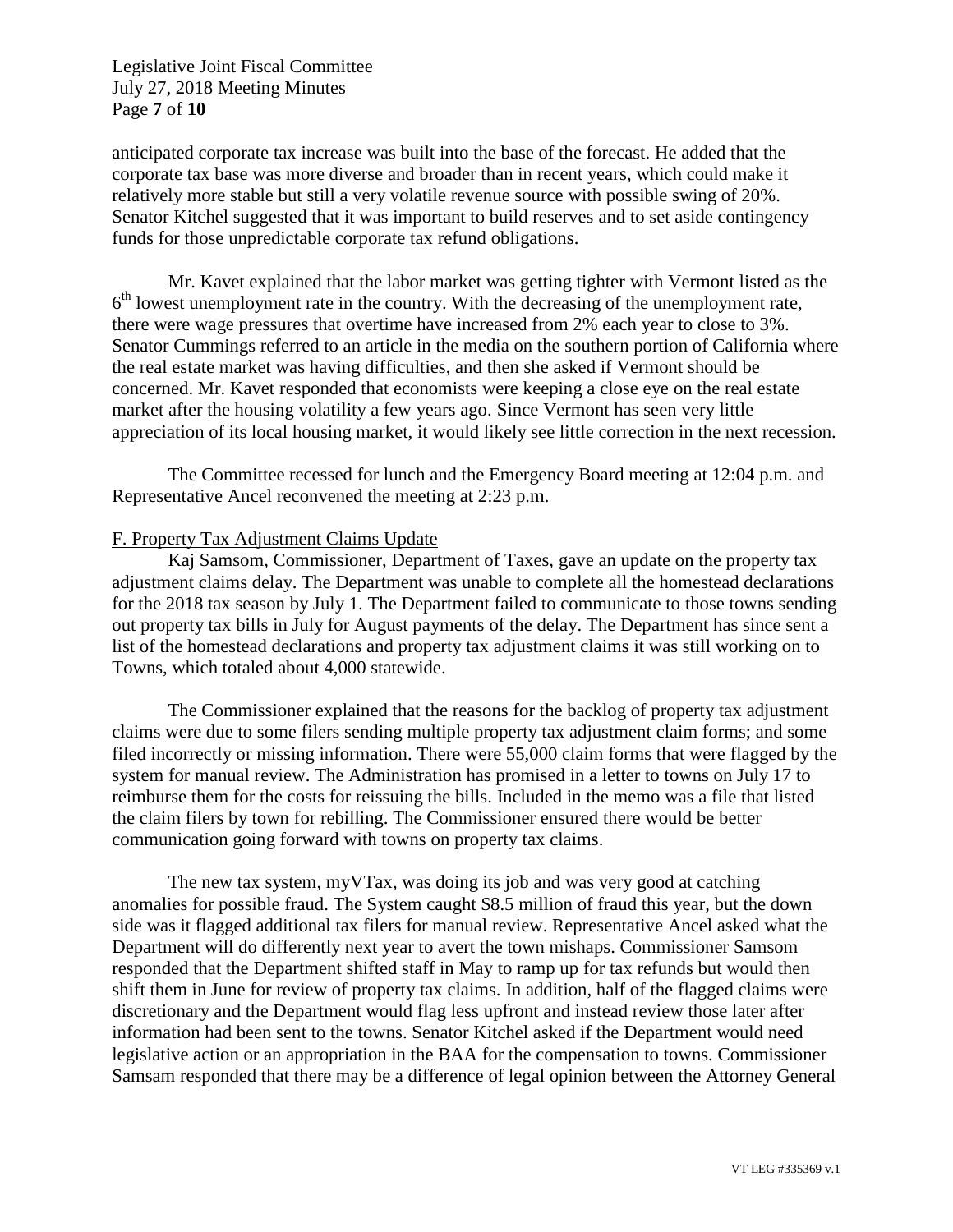Legislative Joint Fiscal Committee July 27, 2018 Meeting Minutes Page **8** of **10**

and Legislative Council of whether the Department had the authority to reimburse towns but they would review the opinions and decide how to proceed after the tax issues had been fixed.

# G. Agency of Digital Services – Cybersecurity Operations Center Budget and Implementation Plan

Shawn Nailor, Deputy Secretary, and Mark Combs, Chief Technology Officer, Agency of Digital Services, submitted a proposed plan for review and approval of the Committee. The intent behind the Security Operations Center (SOC) was to establish a collaborative team that would monitor and assess all of the State information systems 24/7 for potential cyber threats. Currently, any threat occurring after the work day of 5:00 p.m. would not be responded to until the next work day which could cause a significant issue with the State system.

Mr. Nailor explained that the plan is more of a service oriented plan that works with Norwich University (NU) in four phases. Phase I which is almost concluded, reviews the opportunities in working with the University; Phase II, which occurs in September, would review the design of the SOC; Phase III would be the test run for gathering data, analytics, and reporting; and Phase IV would occur in April and June of 2019 with the SOC becoming fully operational. Mr. Nailor confirmed for Senator Kitchel that the Agency was proposing to develop a sole source contract with NU. Senator Kitchel commented that standard university indirect charges could be as high as 40%, such as the transportation grant through St. Michaels College. She then asked if the plan reflected on those indirect costs with NU. Mr. Nailor responded that the Agency did not have indirect costs estimates before them from NU, but there would not be any additional indirect costs above and beyond the estimates in the plan.

Representative Fagan inquired why the contract was not put out to bid. Mr. Nailor responded the decision had not yet been approved by the Secretary of Administration, but documentation was under review and a waiver had been requested for the sole source contract with NU with the reason that the college was uniquely qualified for the work nationally with cyber security as a subject matter expert and tools readily available. In addition, another subjectmatter expert in the field of cyber security is Champlain College, but they are more focused on the forensics and criminal justice. Representative Fagan asked if there were any other entities in the State of Vermont that would have been qualified. Mr. Nailor responded that he was unaware of any other entity with NU's unique qualifications for the job.

Representative Ancel pointed out that JFC must approve the budget and the spending plan before the Agency could move forward, and Mr. Nailor agreed. Senator Kitchel commented that the intent of the Legislature was to receive a plan from the Agency with a level of detail during the interim in order to receive the funds. Mr. Nailor responded that the Agency hoped to demonstrate that the plan was more articulated than initially provided during the session. Senator Kitchel asked if the waiver request for a sole source contract was public and that it be provided to the Committee. Mr. Nailor agreed it was public and the Agency would provide it to the Committee. He added that Dan Smith, the JFO Contractor, reviewed the waiver as well.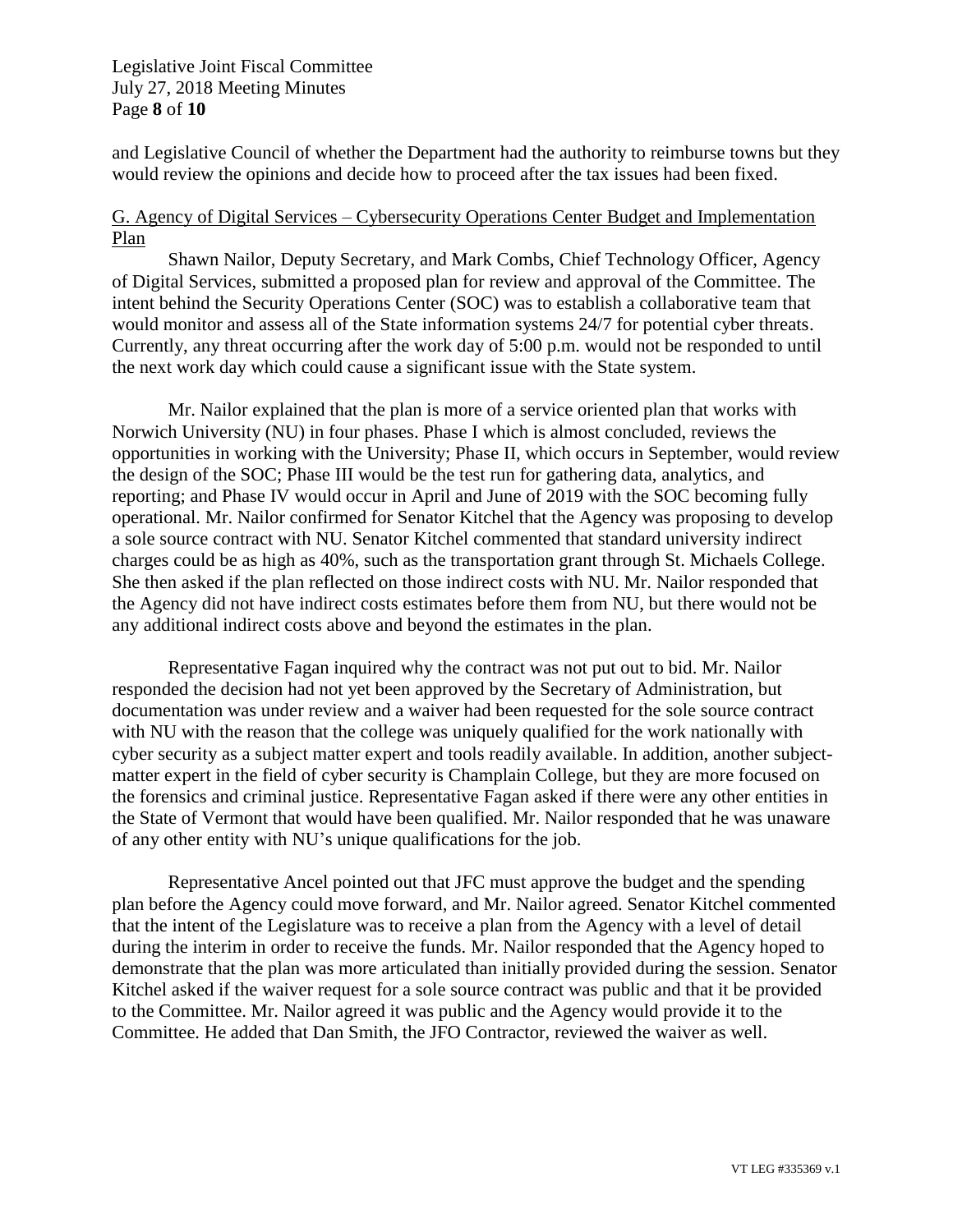Legislative Joint Fiscal Committee July 27, 2018 Meeting Minutes Page **9** of **10**

Daniel Smith, Information Technology Contractor, Joint Fiscal Office, distributed and summarized a report on his observations of the ADS SOC plan. He stated that the overall concept for a cyber operations center was positive for the State of Vermont, along with a partnership with Norwich University. However, there was a risk with delay for the project because of the wait involved, which could be up to 60 days, for the approval of the sole source contract Waiver. He stated that his preference would have been for the documentation of the Waiver request had been included within the proposed plan.

Mr. Smith recommended that the Legislature understand the long-term costs associated with the system and how it can measure its success through updates from ADS as it progresses through the plan phases. Senator Kitchel asked if Mr. Smith was comfortable with the budget proposal of SOC plan included in the plan, and the need for the SOC. Mr. Smith responded he was comfortable with what was proposed for upfront costs, and there was no question on the validity of the need for the system. In responding to Representative Lippert, Mr. Smith stated that there was a trigger for an independent review if the contract cost reached \$1 million over the life of the plan. Senator Kitchel recapped that Mr. Smith's recommendation was to approve the proposed spending plan and to stay vigilant on understanding the long-term costs, and Mr. Smith agreed.

Senator Kitchel stated she would like understand and have assurances of the long-term fiscal obligations associated with the contract, and then moved to accept the ADS proposed budget implementation plan for the cyber security center with the understanding that the Committee has the expectation that the Committee will receive updates from ADS on the areas of concern shared by the members. Representative Fagan seconded the motion, and then asked what happens to the SOC plan if the sole source Waiver approval takes 60 days. Mr. Nailor responded that ADS would be compressed in its timeline for implementation of the plan but will still move forward with the plan.

Senator Ayer asked if the SOC covered all of the State's systems, including the Vermont Information Technology Leaders (VITL). Mr. Nailor stated the SOC would cover all of the ADS data center systems but not independent systems such as VITL. Senator Ayer queried if SOC would also include the Health Care Exchange. Mr. Nailor responded that the expectation was to have the Exchange vendor OPTUM work with the SOC at some point. The Committee approved the motion for the ADS proposed spending plan. Senator Kitchel requested an update from ADS at the Committee's September meeting.

## H. Fiscal Office Updates - 1. Fiscal Officers' Report

Mr. Klein gave updates on 3 major requests for proposals the Office was administering. The study of Decarbonization Methods in Vermont had been sent out for bid with four responses received and bids due August 20. The Health Care Corrections RFP had gone out to bid as well with responses due August 10. In addition, the Office was tasked with hiring either a staff or contractor for the Vermont Tax Structure Commission and it was gearing up to accomplish that in the fall.